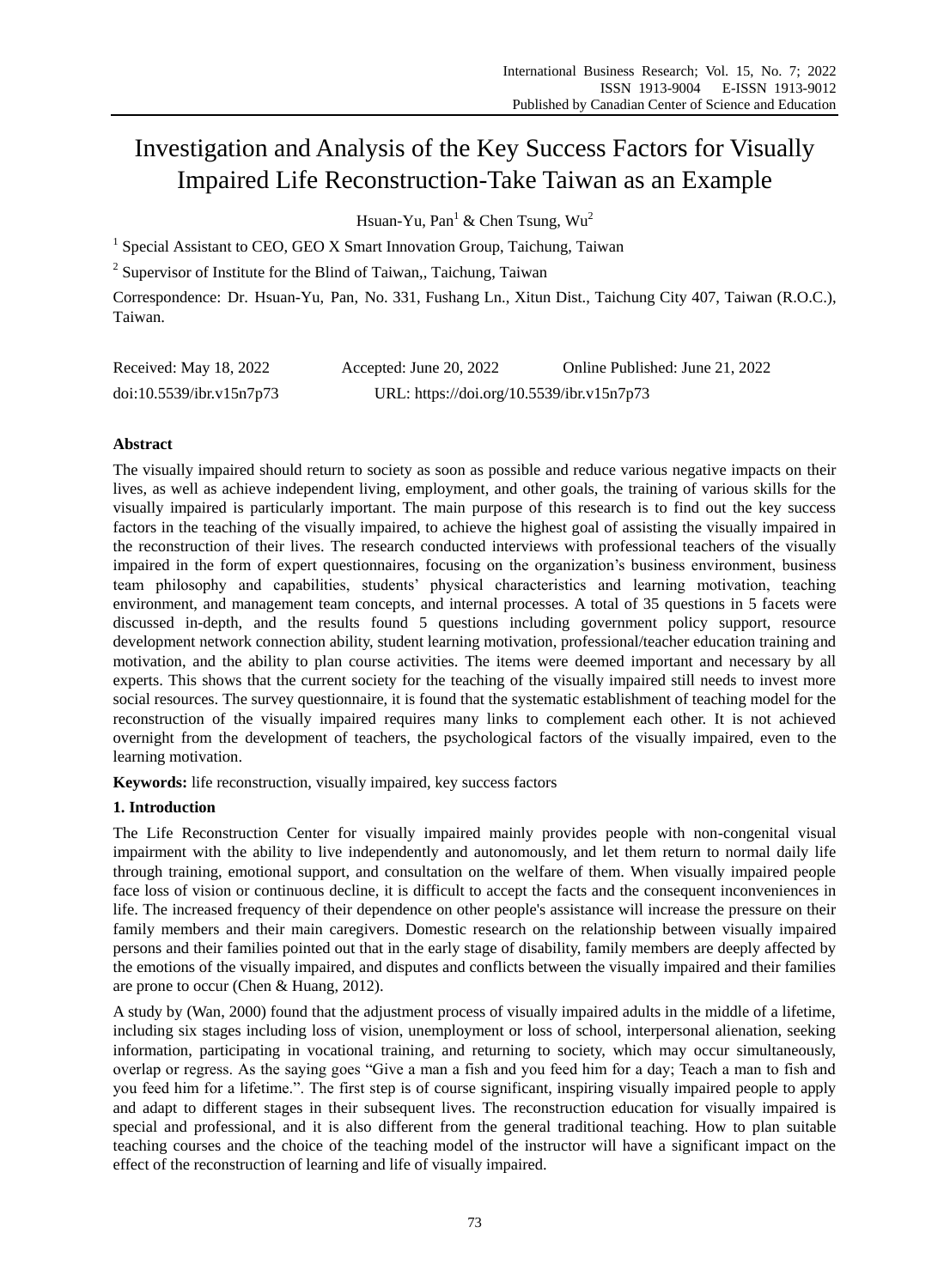Under the condition of limited resources, visually impaired service organization will allocate the correct resources and professional teaching mode, which will effectively improve the teaching quality and effectiveness of the visually impaired; the visually impaired and their families will also expect the visually impaired service organization can provide professional services for changing the quality of life. Therefore, visually impaired service organizations need to constantly adjust themselves and adapt to market changes (adapt to different service levels) to provide better services for the visually impaired in an environment with increasing service quality requirements and strengthen the application and application of academic theories and pragmatism. The so-called Engaged Scholarship, increases the availability of academic research results in the practical world, and finally finds out the key factors for the success of the educational model for visually impaired institutions. To facilitate the optimization of teaching model of the service organization and find out the service needs of visually impaired are the purpose of this article.

This study takes the form of expert questionnaires, with professional visually impaired teachers as the main target, and uses questionnaires to understand the key factors for the success of the professional teacher's teaching model for the reconstruction of the life of visually impaired.

#### **2. Literature Review**

The International Classification of Diseases 11 of World Health Organization. (2018) classifies vision impairment into two groups, distance and near presenting vision impairment. Distance vision impairment: Mild – visual acuity worse than 6/12 to 6/18,

Moderate –visual acuity worse than  $6/18$  to  $6/60$ , Severe –visual acuity worse than  $6/60$  to  $3/60$  & Blindness – visual acuity worse than 3/60 .

It is well known that vision is the most important sense for people to receive information from the outside world, but this is not the case for the visually impaired. Most of the visually impaired receive information from the outside world mainly by hearing and touch.

When visually impaired read books, braille is the main form of daily life, and there are no graphics and text aids. Therefore, the tactile graphics card is a method of transforming tactile graphics into information so that the visually impaired can understand the graphics. If the graphics are too complex, it will affect the information they can distinguish. This research constructs the accuracy and reaction time of visually impaired people's ability to recognize basic tactile figures and construct figure shapes. The research results can provide a reference basis for the design of tactile graphics training aids for the visually impaired, and then design related products for the shaping training of the visually impaired.(Huang & Tu,2018).

Of course, it is undeniable that vision is the most effective way to receive information. Any form of teaching is often inseparable from the use of vision. Therefore, the biggest dilemma for the visually impaired is that they cannot actively understand the outside world like people, things, and materials through observation, visual cues, or reading. Therefore, unless relying on hearing, touch, or self-imagining to learn and understand everything, you must rely on others to teach purposefully (Chu, 2010).

To meet the life training and vocational training needs of visually impaired, service organizations need to make good use of non-visual teaching methods to achieve their teaching goals. The highest goal of the life reconstruction of visually impaired must be to enable to take care of themselves without the assistance from others. After proper vocational training, comprehensive assistance to life can be provided to the visually impaired. The proportion of visually impaired persons in the occupational reconstruction service group is extremely small in reality, and relevant service experience is difficult to accumulate and pass on. Therefore, a database of successful cases of visually impaired reconstruction services has been established. The content of the database focuses on the counseling strategies and service resources used by professionals and counseling how to solve difficulties (Chu et al., 2018).

Service technologies are constantly being introduced and new, effective management of institutional resources, manpower allocation, and planning of teaching and living services are all critical to whether the institution can effectively provide excellent services; the design and planning of the institution should fully consider various environmental factors to facilitate service targets and staff. This is one of the key factors to ensure the effective operation of the organization.

The application of information technology has fully entered daily life. In particular, health information has become one of the information frequently involved in people's daily life, and this is also true for visually impaired. In the information society, the popularization of information should be fair, and no ethnic group should be neglected. It cannot be denied that the information behavior of visually impaired has not received the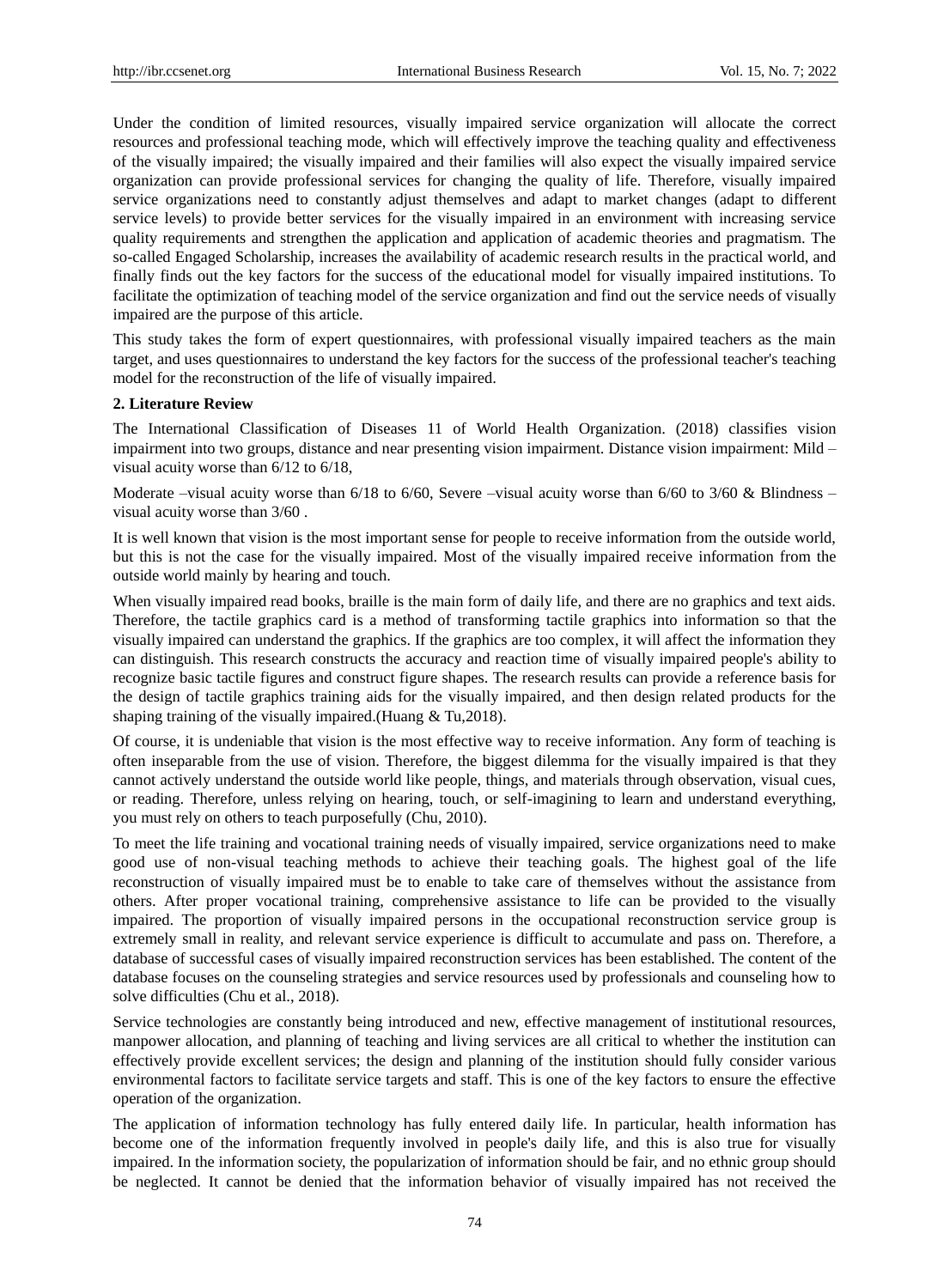attention of researchers in the past (Chen, 2020). Therefore, many professional teachers of visually impaired tutoring institutions have applied a large number of information equipment to the teaching mode to improve the learning effect of visually impaired at present. In addition to the reconstruction of life in the future, the application of information equipment is also very helpful for the life of visually impaired.

The psychological construction level of the visually impaired is also the focus of service agencies. The curriculum planning of the institution and the teaching model of the instructors must take into account the resilience of visually impaired, and give them positive physical, mental, and spiritual development. Multiple psychological constructions can help them to have good emotions and cognition. A healthy body enhances the physical function and vitality, and spiritual nourishment helps them to give a transcendent insight and transformation of suffering. The three functions are different but can help each other (Chen & Ke, 2017).

Even people with normal eyesight need a lot of time and energy to cultivate their reading ability, not to mention the visually impaired, so Braille was born. People used to think that visually impaired should use the same text as those with eyesight in the past, instead of creating another braille system. Therefore, the appearance of the early linear fonts was similar to that of the Roman alphabet to allow visually impaired to integrate into the society of discerning people. The visually impaired doesn't need to learn a new writing system again when they lose their sight halfway through, and just need to turn what they have learned in the past into braille (Chiu, 2020).

Therefore, visually impaired people lose their sense of psychological security, basic ability in daily life, communication skills, appreciation skills, professional skills, and other abilities due to visual impairment, which will affect their life adaptation and learning motivation. Therefore, life reconstruction training for visually impaired is also shortening the reconstruction process. Social support has a positive influence on perceived usefulness and perceived ease of use, which in turn affects attitudes toward mobile touch devices. Owning resources has a direct effect on perceived ease of use, and indirectly affects perceived ease of use through usability, which further affects attitudes to use. Perceived ease of use has a positive influence on the three aspects of attitude cognition, emotion, and behavioral intention, while perceptual usefulness only has a significant impact on cognition and behavioral intention, and the impact on the emotional aspect does not reach a significant level. (Lee et al., 2018).

The psychological aspect is even more important. Service organizations need to consider personal attitudes and family support together. Family support will have a positive influence. In contrast, the negative effects of personal attitudes do not reach statistically significant levels. In other words, the intervention of family support can indeed reduce the negative impact of personal negative attitudes, which in turn can help improve employment opportunities for visually impaired (Lin, 2013).

To maintain efficient operations, service organizations for visually impaired need to perform better in the internal processes of the organization. When professional teachers go to the service organization, they must also understand the various internal management procedures and processes of the service organization, so that teaching can be carried out effectively work. Therefore, a complete system construction can enable the visually impaired to enhance class confidence, study motivation, develop physical functions, relieve psychological pressure, increase self-confidence and integrate into group life (Chen et al.,2016). Finally, members of visually impaired organizations may be more resistant in the face of social changes. And organizations need to successfully introduce new competitive strategies. Of course, organizational changes often lead to internal resistance in reality. With the changes of the times, the continuous increase in operating costs and external risks of service organizations for visually impaired are also serious issues of non-profit organizations. The operation of the organization is full of challenges in the future, but it is difficult for the organization to change the environmental factors. It can only self-regulate and adapt to the environment to provide complete and systematic teaching work for the visually impaired.

#### **3. Methods of Data Collection**

#### *3.1 Expert Questionnaire Design and Dimensions*

This research mainly explores the key factors for the success of teaching service of visually impaired service organization, how to promote the successful reconstruction of the life of visually impaired through perfect service teaching, constructing a new teaching policy, and proposing the key factor framework is the main goal of this research. According to the literature research, combined with the research on key factors for the successful teaching of visually impaired service organization, and then the questionnaire interview with the relevant professional teaching staff of visually impaired organization to find out the necessity of the relevant factors to better understand the operation of the teaching mode of visually impaired organization.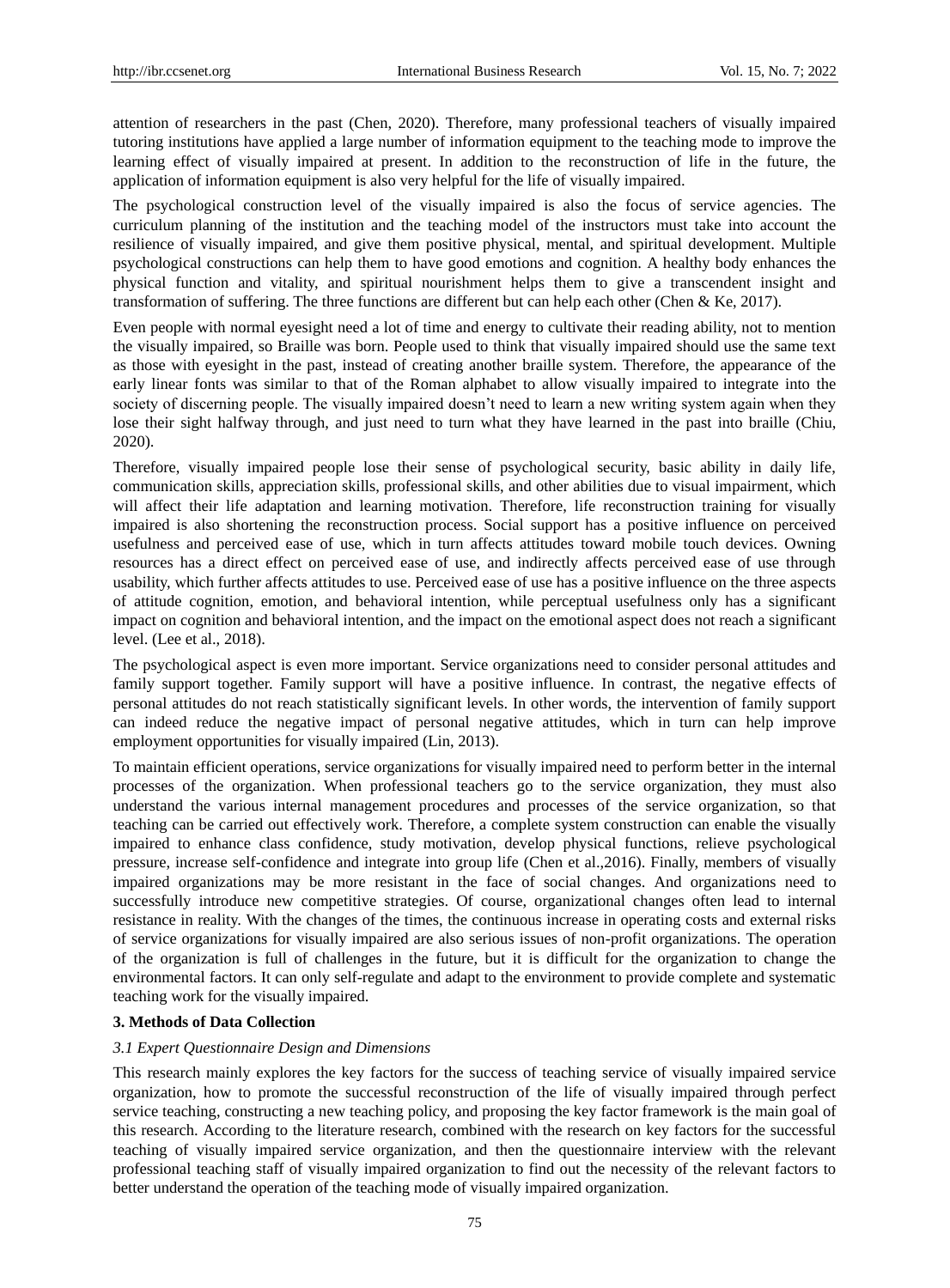## *3.2 Facet Instruction*

This research mainly explores the teaching model of professional teachers for the reconstruction of visually impaired. How to make the teaching model of visually impaired service organizations more efficient through strategic management and how to construct a new business policy is the main goal of this research. Based on the literature research, combined with the research on the key factors of the professional teacher's teaching model for the reconstruction of the life of the visually impaired, it is necessary to find out the relevant factors based on the questionnaire interviews with the professional teachers of the visually impaired institutions, to better understand the teaching operation of the visually impaired institutions situation.

The questionnaire has a total of 5 facets and 35 question items. After removing the important factors rejected by experts during the survey process, a total of 14 significant key success factors for the teaching model of professional teachers for life reconstruction of visually impaired are retained.

## *3.3 Expert Information*

A total of 13 professional teachers were surveyed in this research questionnaire. The respondents have Orientation and Mobility Specialist, Self-Care Training Specialist, Assistive Technology Specialist, psychological counselor, etc. one or two qualifications; there are 8 women and 5 men among the survey subjects; 6 teachers have been employed for more than 10 years, and another 1 teacher has been employed for more than 30 years.

After the recovery of expert questionnaires, to understand the expert judgment of various factors, research variables were used for observation and measurement. This research applies the content validity ratio (CVR) by (Lawshe ,1975) as the judgment criterion. The formula is shown in Equation (1). The judgment criterion is shown in Table 1. The number of experts is 13 people in this research. Therefore, the judgment criterion has a CVR value of 0.54.

$$
CVR = (n_e - N/2)/(N/2)
$$
 (1)

N: Total number of Subject matter Experts (SME) experts n: Number of SME experts indicating "essential"

| No. of Panelists | Min. Value* |  |
|------------------|-------------|--|
|                  | .99         |  |
|                  | .99         |  |
|                  | .99         |  |
|                  | .75         |  |
|                  | .78         |  |
| 10               | .62         |  |
|                  | .59         |  |
| 12               | .56         |  |
| 13               | .54         |  |

Table 1. Minimum Value of CVR and One Tailed Teat,  $p = .05$ 

\* Min .Value must over 0.54

#### **4. Result in Analysis and Discussion**

#### *4.1 Result in Analysis and Discussion*

Visually impaired people not only need the systematic teaching and guidance of professional teachers for the development of their own career planning, but also various activities in daily life. Educational institutions for visually impaired is one of the important helpers to assist the visually impaired in the reconstruction of their lives. Its importance is reflected in the establishment of a systematic life reconstruction model through professional teachers in the process of teaching and counseling.

## *4.2 Institutional Business Environment Facet*

Service organizations for visually impaired are faced with huge funding and operating pressures in reality. Therefore, support from government policies is needed to have relevant funding support and to be able to construct a more completed service plan.

The teaching planning of professional teachers should be highly valued by service organizations so that visually impaired can understand the meaning of teaching and accelerate the progress of life reconstruction.

A barrier-free environment must be a prerequisite for service organizations for the visually impaired.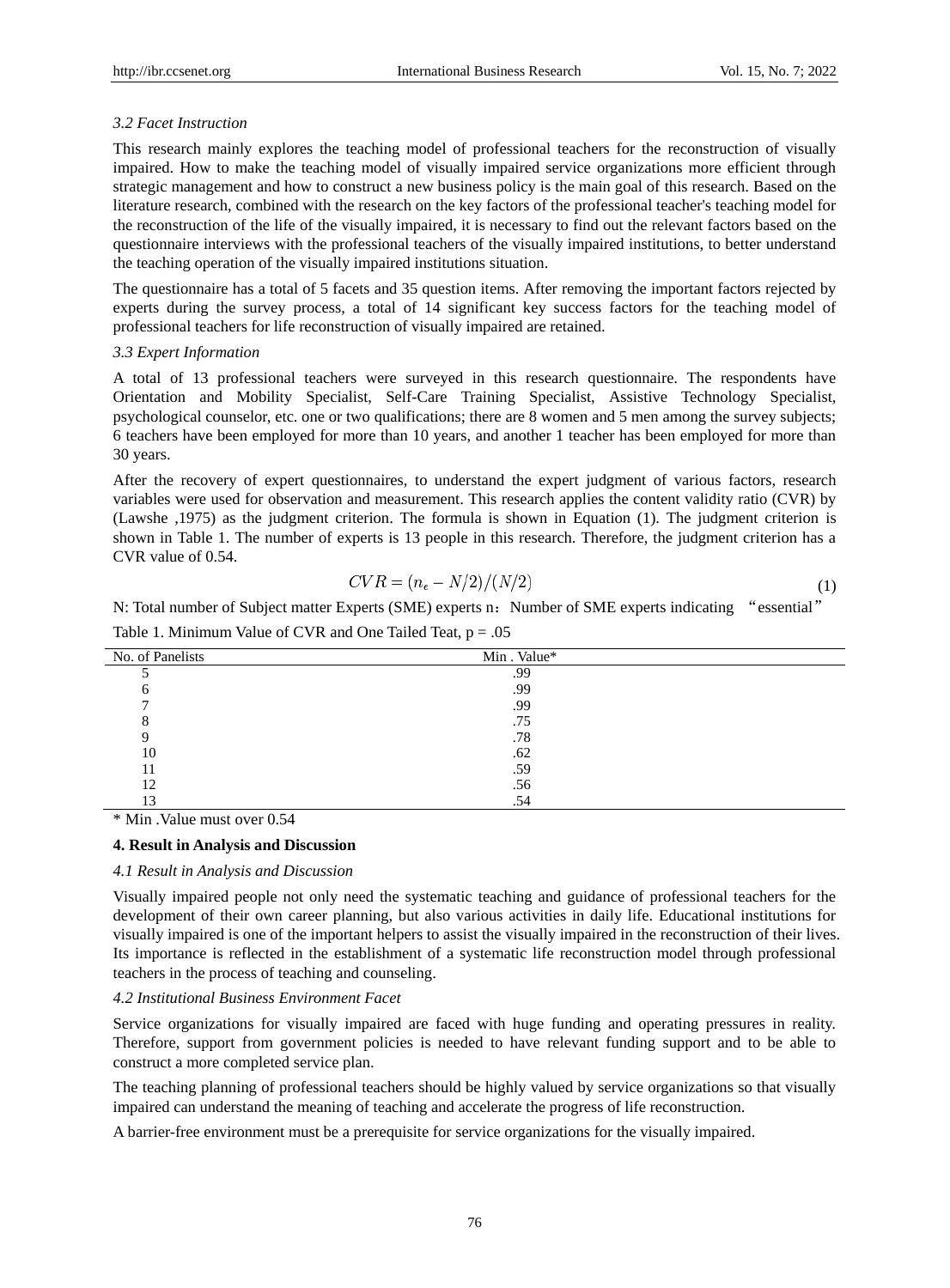#### Table 2. Internal Process Facet

| CVR   |  |
|-------|--|
| 0.69  |  |
|       |  |
| 0.846 |  |
|       |  |

#### *4.3 Management Team Philosophy and Ability Facets*

Service organizations for visually impaired also need to construct and deepen the relationship with service targets, and then realize and promote the public to allocate resources to the organization; therefore, the planning department in the organization needs to meet the general social values in planning its overall positioning.

Table 3. Management team philosophy and ability Facets

| Factor                                                      | 7VR   |
|-------------------------------------------------------------|-------|
| Strategic planning and overall positioning                  | 0.846 |
| Capabilities of resource development and network connection |       |

*4.4 Students' Physical Characteristics and Learning Motivation* 

Visually impaired people face inconveniences in life and loss of vision, which can cause their emotional instability, and they need to constantly adjust their mental state. Professional teachers can pay more attention to the visually impaired during courses, and look positively at their negative motivations. This research also will be focused on more in-depth research on the mental state of visually impaired in the future!

Table 4. Students' physical characteristics and learning motivation

| Factor                      | 7VR   |  |
|-----------------------------|-------|--|
| Student learning motivation | 0.846 |  |
| Student concentration       |       |  |

#### *4.5 Teaching Environment and Team Concept*

Reconstruction of life allows people who are blind halfway through to overcome visual barriers and return to their original lives. Appropriate use of emerging assistive technologies in this process is to achieve goals. Families and peers of visually impaired agree with the concept of reconstruction services and support the service targets at different levels, which will help to improve the reconstruction effect and shorten the process and provide appropriate support and guidance through mutual recognition and reflection. Therefore, the support of family members and peers of the client is particularly important.

Table 5. Students' physical characteristics and learning motivation

| Factor                                         | CVR)  |
|------------------------------------------------|-------|
| Introducing new teaching concepts continuously | 0.69  |
| Service target family members support          | 0.846 |
| Service target peer support                    | 0.846 |

#### *4.6 Internal Process Facet*

To maintain high-efficiency operations, the internal processes of the organization need to perform better. How to promote and improve the various processes within the organization, establish an efficient management method and cooperate with the corresponding tracking, feedback mechanism,

education and training, rewards, etc., are all managers' issues that must be faced. The application of institutions linking social resources to curriculum teaching will also improve teaching effectiveness. Institutions follow the individual needs and characteristics of service users and match professional teachers with suitable ones, which will help improve teaching effectiveness.

Table 6. Internal Process Facet

| Factor                                                        |    | ∩VR   |
|---------------------------------------------------------------|----|-------|
| Ability to plan course activities                             |    |       |
| Education, training and motivation for professionals/teachers | 13 |       |
| Social resource utilization                                   |    | 0.846 |
| Helper matchmaking                                            |    | 0.846 |

#### **5. Conclusion and Suggestion**

During the questionnaire interview process, it was found that many visually impaired people who were blind halfway still need to bear the burden of family life and have an urgent need to rebuild their lives and return to the